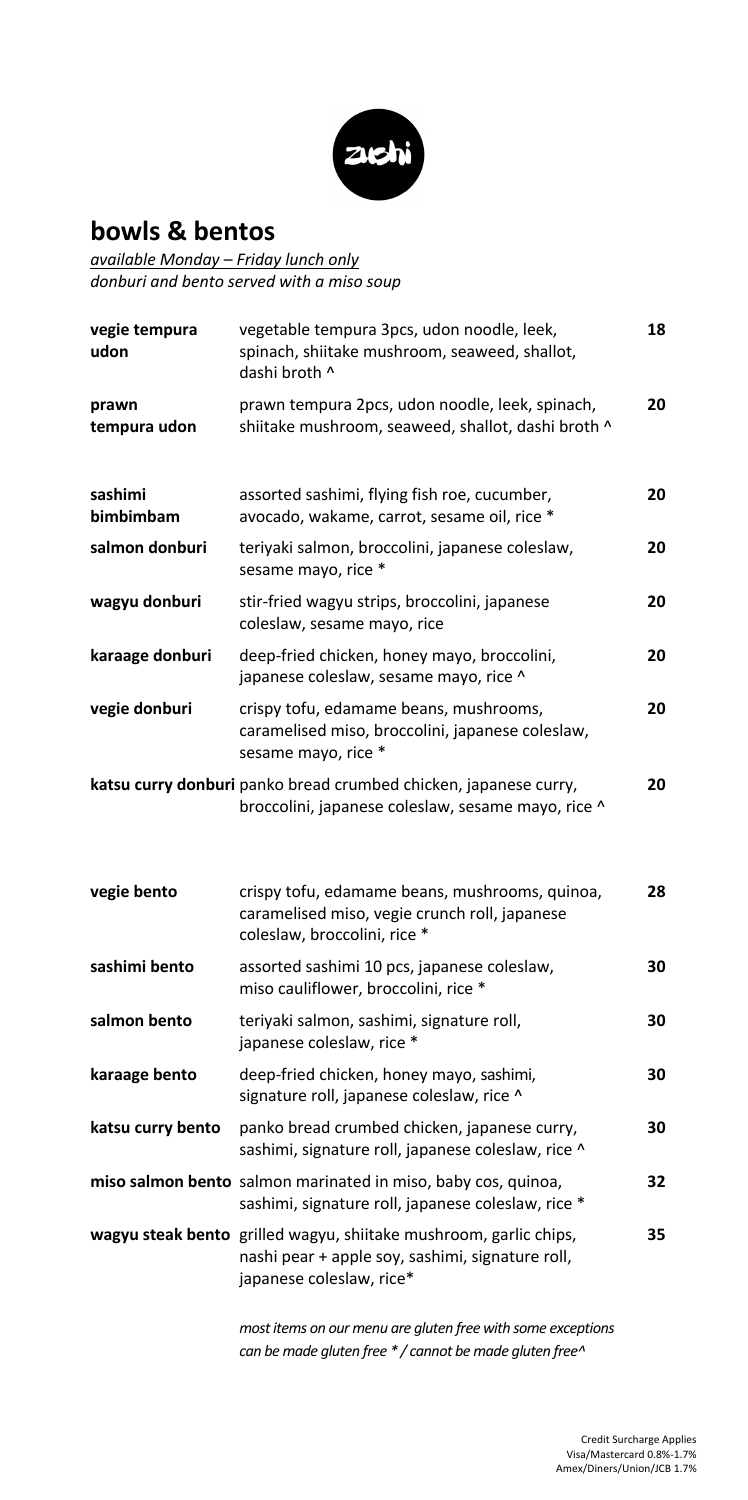### **tasting menu**

*from 2 people designed to share*

#### **\$69 per person\***

**kingfish carpaccio,** thinly sliced kingfish, salmon roe, mango jelly, yuzu kosho **chef's selection of sashimi honey prawns**, caramelised prawns, honey mayo **chicken karaage,** deep-fried chicken, lime, honey mayo **yuzu miso salmon,** oven roasted salmon marinated in miso, baby cos lettuce, yuzu miso glaze, quinoa **teriyaki duck**, oven roasted duck marinated in soy + asian herbs, pumpkin puree, broccolini, sweet potato, teriyaki sauce **grilled broccolini**, broccolini, sesame, nori butter **steamed rice**

#### **\$89 per person\***

**sashimi special,** daily fish sashimi, chilli ponzu **tuna tataki,** lightly grilled tuna, crispy leek, dill+yuzu kosho pesto, tamari ponzu **chef's selection of sashimi asparagus tempura,** lightly battered asparagus, pecorino, dashi **kombu prawn,** grilled *QLD* sea tiger prawn, shio kombu butter, shichimi chilli, shallot **toothfish,** oven roasted glacier 51 toothfish, leek, asparagus, teriyaki butter

**wagyu steak,** wagyu, medium rare, shio koji, chive, shiitake mushroom, garlic chips, nashi pear+apple soy

**goma mushrooms**, oven roasted shimeji, shiitake, button, wood ear, sesame, tamari, quinoa, chive, white miso

**steamed rice**

### **\$65 per person\* vegetarian**

**japanese coleslaw,** cabbage & carrot, edamame beans, sesame mayo, sweet soy **vegie sushi**, assorted vegie nigiri **agedashi tofu,** crisp-fried tofu, shallot, vegan dashi **corn ribs,** deep-fried sweet corn, shichimi, parmesan **vegie crunch roll**, tempura sweet potato, avocado, cucumber, sweet soy, honey mayo **teriyaki vegetables,** stir-fried mixed vegetables, crispy tofu, quinoa, teriyaki sauce **grilled broccolini,** broccolini, nori butter, sesame **steamed rice**

*While Zushi will endeavour to accommodate requests for special meals for customers who have food allergies or intolerances, we cannot guarantee completely allergy-free meals. This is due to the potential of trace allergens in the working environment and supplied ingredients.*

*Our kitchen works with wheat/gluten, milk, dairy, egg, fish, soybeans, sesame seeds, shellfish and soy products. We are a nut free restaurant.*

*We will take the precautionary measures to ensure cross contamination does not occur like separate cooking equipment & deep fryers/oil, fresh gloves, sanitised new cutting boards/utensils and ensure high personal hygiene.* 

*For more information, please speak with a manager and ensure you are fully informed before proceeding with your choice of menu.*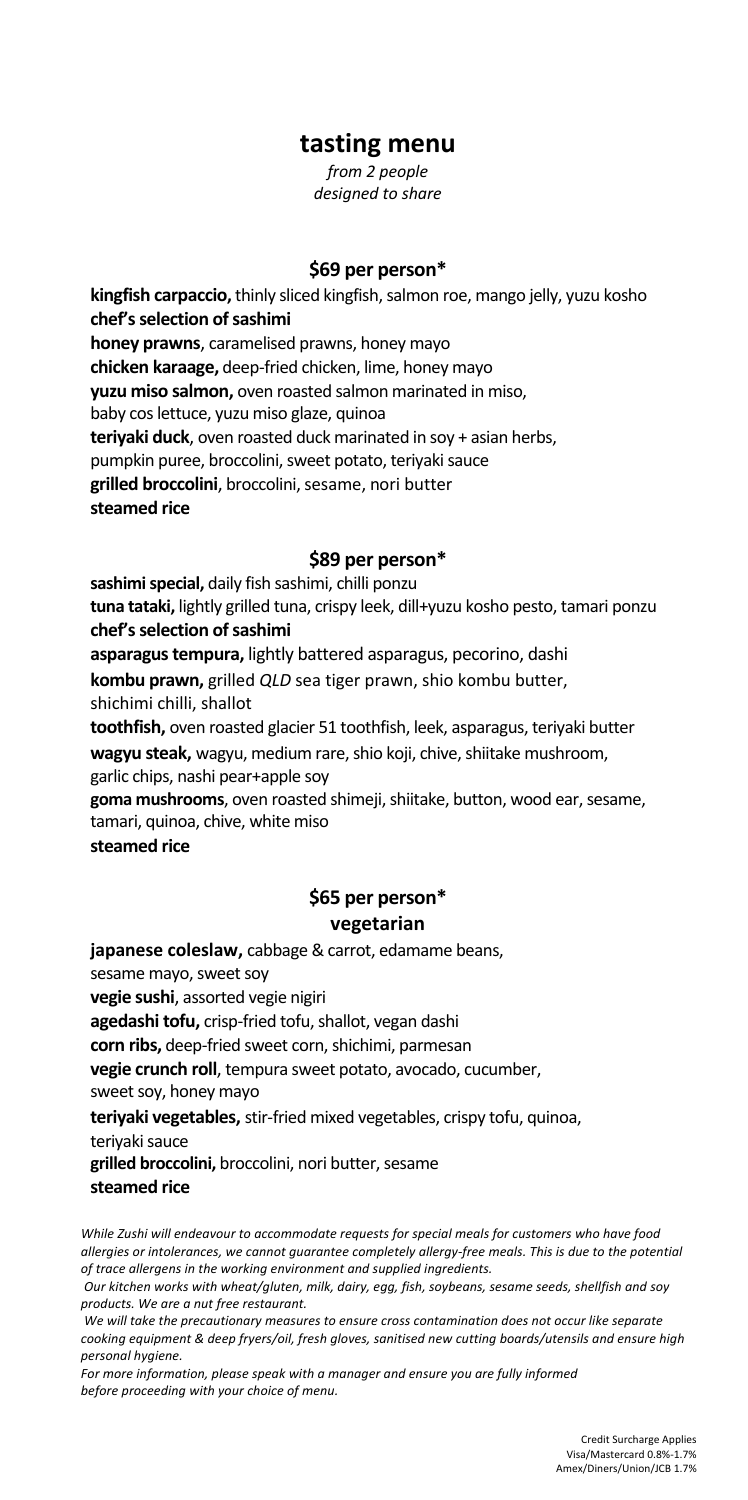### **starters**

| oysters           | fresh oysters,<br>natural/chilli ponzu vinaigrette         | 4 |
|-------------------|------------------------------------------------------------|---|
| miso soup         | miso, dashi broth, tofu, seaweed, shallots                 | 3 |
| edamame           | green soy beans, salt (chilli optional)                    | 7 |
| goma-ae           | spinach, sesame dressing                                   | 9 |
| wakame salad      | seaweed, cucumber, mixed leaves, cherry tomato, sesame     | 9 |
| japanese coleslaw | cabbage & carrot, edamame beans, sesame mayo,<br>sweet soy | 9 |
|                   | add sliced soft tofu                                       | 5 |

# **sushi & sashimi**

| sashimi small      | assorted sashimi 10 pcs *                                                                                       | 28  |
|--------------------|-----------------------------------------------------------------------------------------------------------------|-----|
| sashimi deluxe     | assorted sashimi 20 pcs *                                                                                       | 55  |
| sashimi omakase    | chef's selection of assorted sashimi<br>daily specials & fresh oysters *<br>$\sim$ please allow more than 20min | 138 |
| sushi combo        | assorted nigiri 6pcs *                                                                                          | 28  |
| sushi + sashimi    | sashimi 10 pcs, nigiri 8pcs *                                                                                   | 65  |
| sushi boat         | 2 signature rolls, assorted nigiri 8pcs *                                                                       | 80  |
| sashimi tacos      | tuna, salmon, avocado, flying fish roe, yuzu granita,<br>tamari sesame oil, wonton crackers *                   | 28  |
| kingfish carpaccio | thinly sliced kingfish, salmon roe, mango jelly,<br>herbs, yuzu kosho                                           | 28  |
| wagyu tataki       | seared wagyu, tamari ponzu, garlic chips, shiso cress,<br>shallot, sesame oil                                   | 28  |
| tuna tataki        | lightly grilled tuna, crispy leek, dill + yuzu kosho pesto,<br>tamari ponzu                                     | 28  |

# **signature rolls**

| vegie crunch roll | tempura sweet potato, avocado, cucumber,<br>sweet soy, honey mayo *                         | 22  |
|-------------------|---------------------------------------------------------------------------------------------|-----|
| tiger roll        | tempura prawn, avocado, cucumber, prawn,<br>sweet soy, honey mayo *                         | 22  |
| spider roll       | soft-shell crab, cucumber, avocado, wasabi mayo                                             | 22  |
| ocean roll        | salmon, seared salmon belly, cucumber, avocado,<br>flying fish roe, sweet soy, honey mayo * | 24  |
| wagyu roll        | wagyu, avocado, sautéed onion, sweet potato crisps,<br>nashi pear apple soy, honey mayo *   | 24. |

*most items on our menu are gluten free with some exceptions can be made gluten free \* / cannot be made gluten free ^*